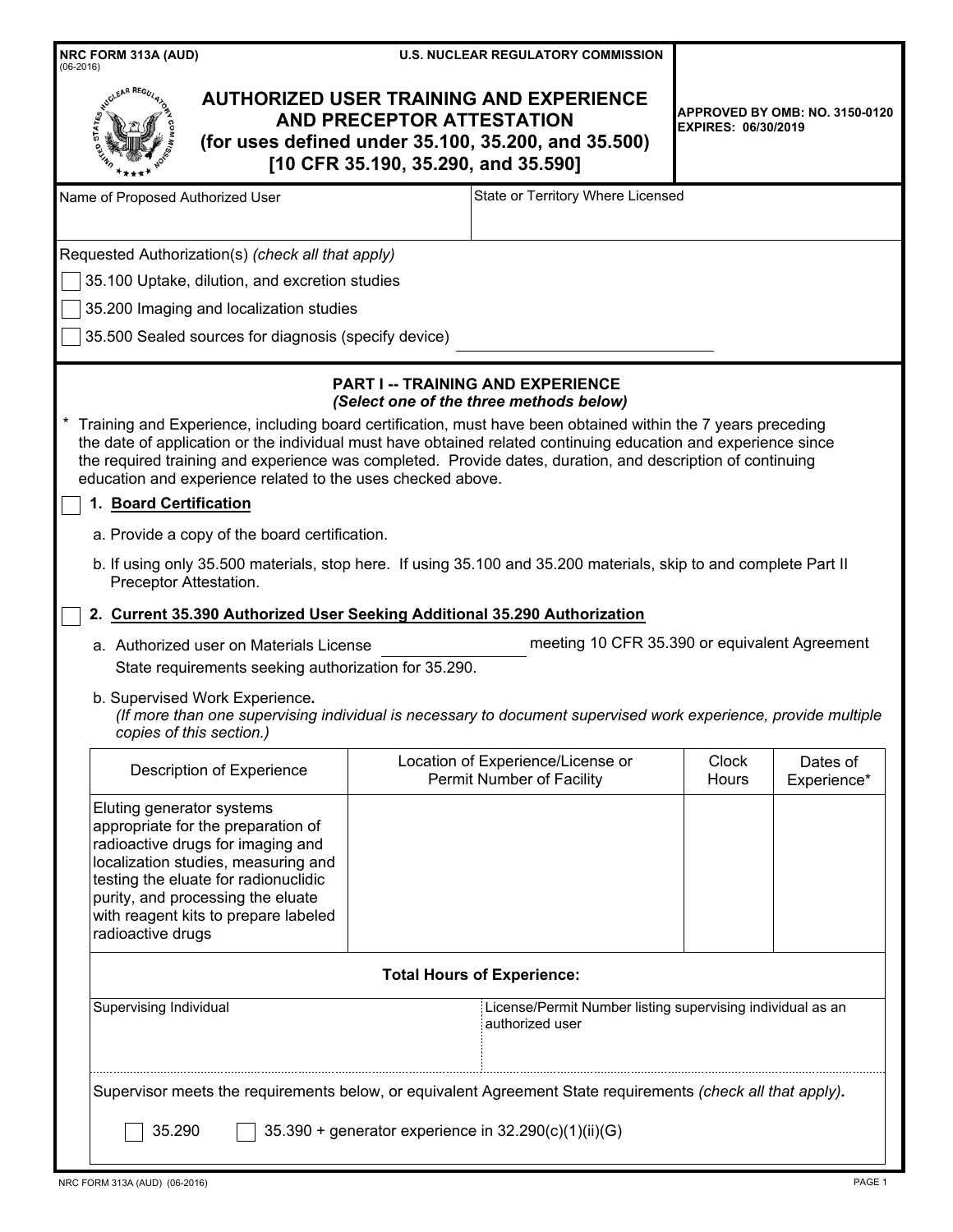| NRC FORM 313A (AUD)<br>(06-2016)                                                                                                                                       | AUTHORIZED USER TRAINING AND EXPERIENCE AND PRECEPTOR ATTESTATION (continued)                                                                                                                    | <b>U.S. NUCLEAR REGULATORY COMMISSION</b> |                         |
|------------------------------------------------------------------------------------------------------------------------------------------------------------------------|--------------------------------------------------------------------------------------------------------------------------------------------------------------------------------------------------|-------------------------------------------|-------------------------|
| 3. Training and Experience for Proposed Authorized User                                                                                                                |                                                                                                                                                                                                  |                                           |                         |
| a. Classroom and Laboratory Training.                                                                                                                                  |                                                                                                                                                                                                  |                                           |                         |
| Description of Training                                                                                                                                                | <b>Location of Training</b>                                                                                                                                                                      | <b>Clock</b><br><b>Hours</b>              | Dates of<br>Training*   |
| Radiation physics and<br>instrumentation                                                                                                                               |                                                                                                                                                                                                  |                                           |                         |
| Radiation protection                                                                                                                                                   |                                                                                                                                                                                                  |                                           |                         |
| Mathematics pertaining to the use<br>and measurement of radioactivity                                                                                                  |                                                                                                                                                                                                  |                                           |                         |
| Chemistry of byproduct material<br>for medical use (not required for<br>35.590)                                                                                        |                                                                                                                                                                                                  |                                           |                         |
| Radiation biology                                                                                                                                                      |                                                                                                                                                                                                  |                                           |                         |
|                                                                                                                                                                        | <b>Total Hours of Training:</b>                                                                                                                                                                  |                                           |                         |
| provide multiple copies of this section.)                                                                                                                              | <sup>b.</sup> Supervised Work Experience (completion of this table is not required for 35.590).<br>(If more than one supervising individual is necessary to document supervised work experience, |                                           |                         |
| <b>Supervised Work Experience</b>                                                                                                                                      | <b>Total Hours of</b><br><b>Experience:</b>                                                                                                                                                      |                                           |                         |
| Description of Experience<br>Must Include:                                                                                                                             | Location of Experience/License or<br>Permit Number of Facility                                                                                                                                   | Confirm                                   | Dates of<br>Experience* |
| Ordering, receiving, and unpacking<br>radioactive materials safely and<br>performing the related radiation<br>surveys                                                  |                                                                                                                                                                                                  | Yes<br>No                                 |                         |
| Performing quality control<br>procedures on instruments used to<br>determine the activity of dosages<br>and performing checks for proper<br>operation of survey meters |                                                                                                                                                                                                  | Yes<br>No                                 |                         |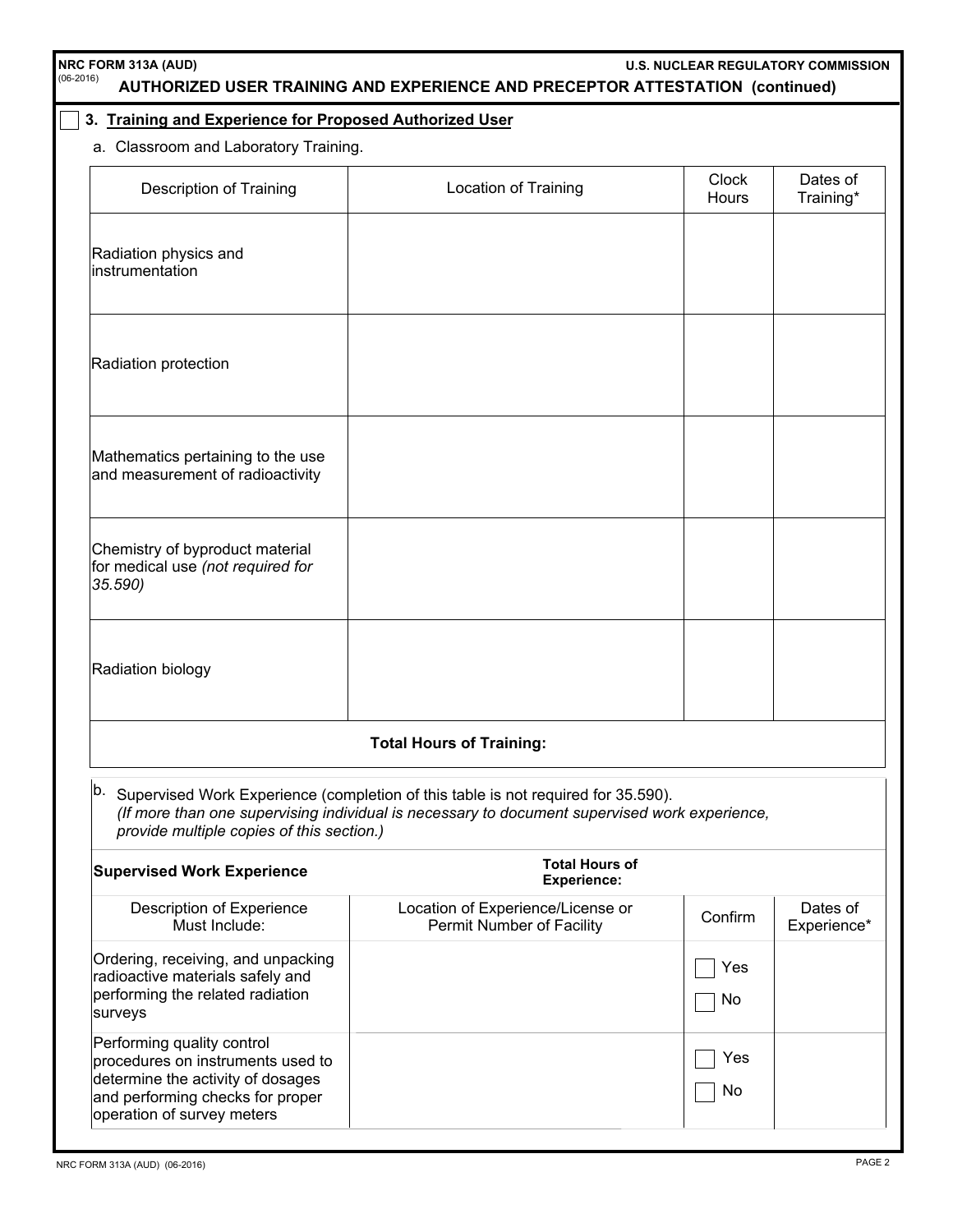| b. Supervised Work Experience. (continued)                                                                                                                                                                                                                                            |                                                                               |           |                         |
|---------------------------------------------------------------------------------------------------------------------------------------------------------------------------------------------------------------------------------------------------------------------------------------|-------------------------------------------------------------------------------|-----------|-------------------------|
| <b>Description of Experience</b><br>Must Include:                                                                                                                                                                                                                                     | Location of Experience/License or<br><b>Permit Number of Facility</b>         | Confirm   | Dates of<br>Experience* |
| Calculating, measuring, and safely<br>preparing patient or human research<br>subject dosages                                                                                                                                                                                          |                                                                               | Yes<br>No |                         |
| Using administrative controls to<br>prevent a medical event involving the<br>use of unsealed byproduct material                                                                                                                                                                       |                                                                               | Yes<br>No |                         |
| Using procedures to contain spilled<br>byproduct material safely and using<br>proper decontamination procedures                                                                                                                                                                       |                                                                               | Yes<br>No |                         |
| Administering dosages of radioactive<br>drugs to patients or human research<br>subjects                                                                                                                                                                                               |                                                                               | Yes<br>No |                         |
| Eluting generator systems appropriate<br>for the preparation of radioactive<br>drugs for imaging and localization<br>studies, measuring and testing the<br>eluate for radionuclidic purity, and<br>processing the eluate with reagent<br>kits to prepare labeled radioactive<br>drugs |                                                                               | Yes<br>No |                         |
| Supervising Individual                                                                                                                                                                                                                                                                | License/Permit Number listing supervising individual as an<br>authorized user |           |                         |

c. For 35.590 only, provide documentation of training on use of the device.

| <b>Device</b> | <b>Type of Training</b> | <b>Location and Dates</b> |
|---------------|-------------------------|---------------------------|
|               |                         |                           |
|               |                         |                           |
|               |                         |                           |
|               |                         |                           |
|               |                         |                           |

d. For 35.500 uses only, stop here. For 35.100 and 35.200 uses, skip to and complete Part II Preceptor Attestation.